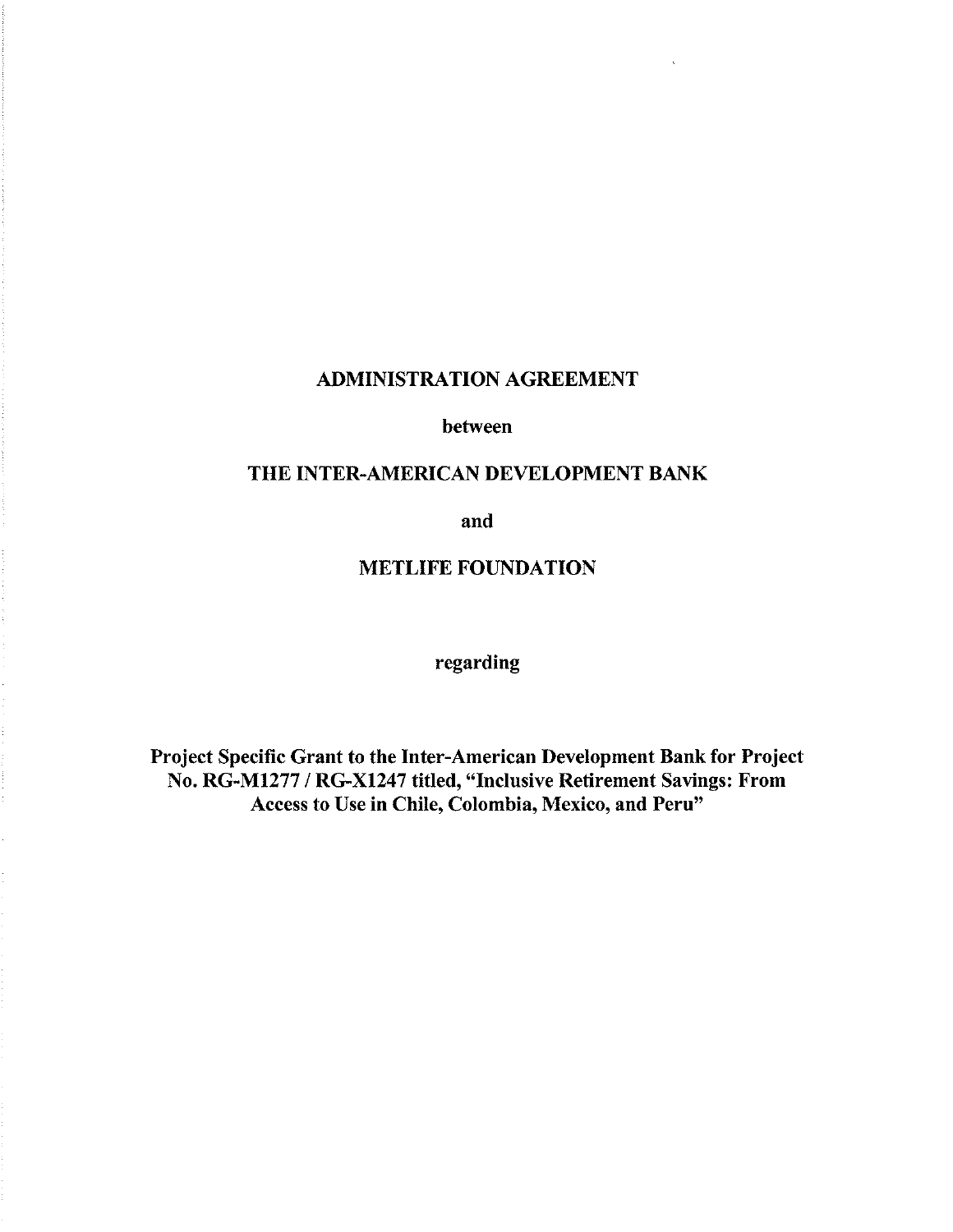**THIS ADMINISTRATION AGREEMENT** is entered into between the Inter-American Development Bank (the "Bank") and MetLife Foundation (the "Donor") (together referred to as the "Parties").

**WHEREAS,** the Bank has approved Project No. RG-Ml277 *I* RG-Xl247 titled, "Inclusive Retirement Savings: From Access to Use in Chile, Colombia, Mexico, and Peru" (the "Project"), as described in the attached project document (the "Project Document");

**WHEREAS,** the Donor has agreed to support the execution of the Project by providing a project specific grant to be administered by the Bank; and

**WHEREAS,** the Bank is prepared to receive and administer the contribution funds to be made available by the Donor.

**NOW, THEREFORE,** the Parties hereby agree as follows:

- I. The Donor will make available to the Bank a grant contribution in the amount of U.S.\$1,860,000.00 (one million eight hundred sixty thousand dollars of the United States of America) (the "Contribution") to be administered by the Bank to co-finance the Project.
- 2. The Contribution will be solely for the purposes indicated in the Project Document. Any material deviations from the objectives and activities of the Project described in the Project Document will require the Donor's written approval.
- 3. (a) The Donor will transfer the Contribution to the Bank according to the following payment schedule:

| Date:                                                              | Amount:                                                              |
|--------------------------------------------------------------------|----------------------------------------------------------------------|
| Upon signature of this Administration<br>Agreement by the Parties: | U.S.\$925,000.00 (nine hundred twenty-five<br>thousand U.S. dollars) |
| No later than October 31, 2017:                                    | U.S.\$935,000.00 (nine hundred thirty-five<br>thousand U.S. dollars) |

(b) The Donor will deposit the Contribution installments, upon the Bank's written request, into the account indicated by the Bank in writing (the "Account"). The Account is denominated in U.S. dollars and includes resources provided as grant funds by other donors for other Bank projects. The Contribution will be administered in the Account without distinction from other donors' contributions.

4. The Bank will administer the Contribution in accordance with the provisions of this Administration Agreement and the Bank's applicable policies and procedures,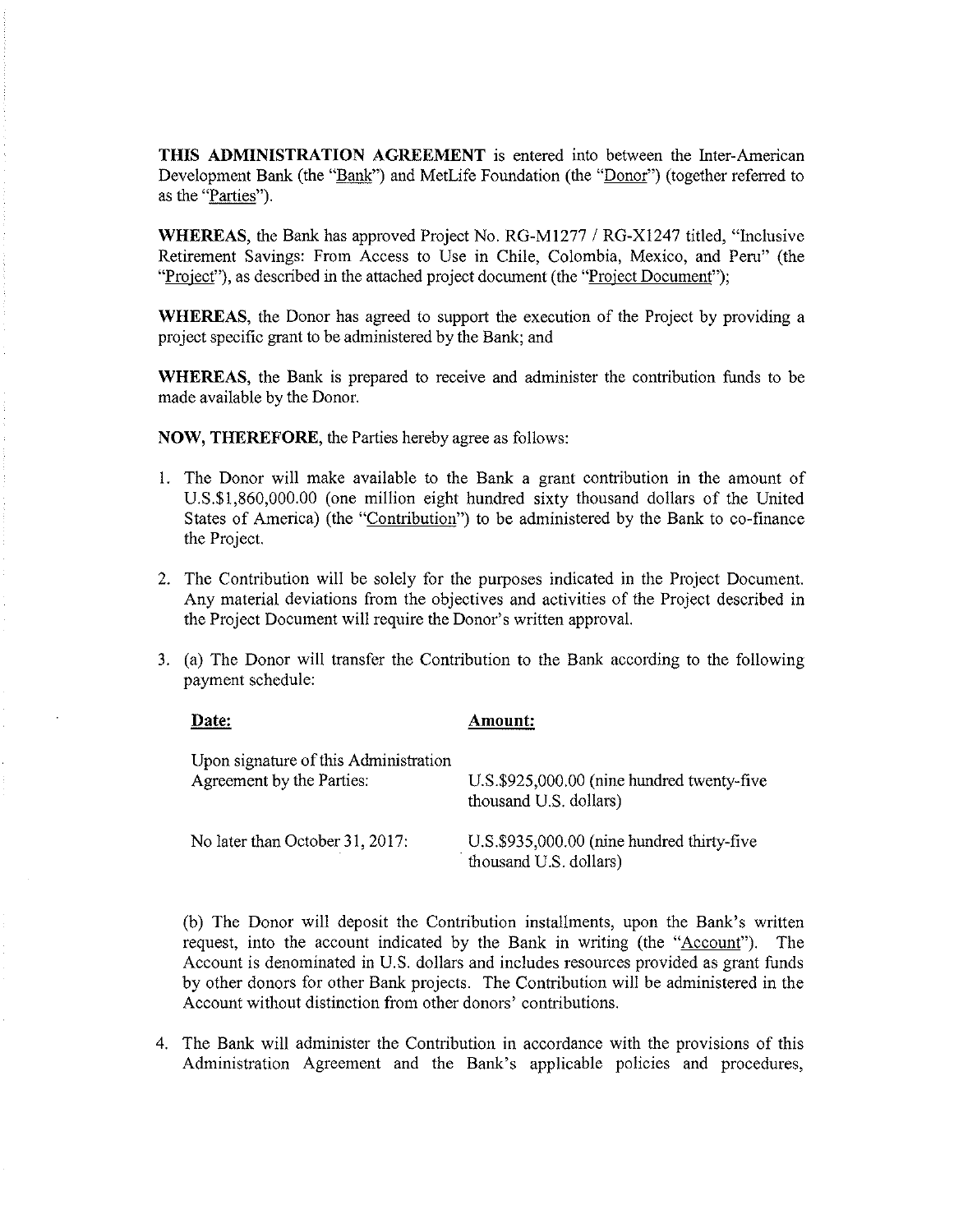including those applicable for third party resources administered by the Bank. The Bank will exercise the same care in the discharge of its functions, as described in this Administration Agreement, as it exercises with respect to the administration and management of resources from other donors and will have no further liability to the Donor in respect thereof.

- 5. The Contribution will be accounted for separately from the Bank's assets, and will be administered together with other contributions received by the Bank. The Bank may freely exchange the Contribution funds into other currencies as may facilitate their administration and disbursement. The Bank will not be responsible for foreign The Bank will not be responsible for foreign exchange risk in the receipt, conversion or administration of Contribution funds. Further, the Bank may at its discretion invest and reinvest the resources of the Contribution pending their disbursement in connection with the Project.
- 6. To assist in the defrayment of the administrative costs in relation to the Contribution, the Bank will charge and retain:
	- (a) a fee equal to five percent (5%) of the total Contribution amount at the time the first instalhnent of the Contribution is deposited by the Donor into the Account; and
	- (b) any investment income generated by the Contribution pending its disbursement towards the Project.
- 7. The Bank's procurement policies and procedures will be applicable to the procurement of goods and services, as well as the contracting of consulting services, carried out with the Contribution, as required by the different components of the Project. Further, the Donor accepts that:
	- (a) the resources of the Contribution will be completely untied; and
	- (b) the consultancy services financed with the Contribution may be provided and executed by companies, specialized institutions or individuals from any Bank member country.
- 8. The Donor will not be responsible for the activities of any person or third-party engaged by the Bank as a result of this Administration Agreement, nor will the Donor be liable for any costs incurred by the Bank in terminating the engagement of any such person.
- 9. Promptly following the completion of the Project, the Bank will submit to the Donor a final Project report. The Donor may also request a non-audited fmancial expense report of the Contribution. In addition, the Donor may request an "agreed upon procedures" report issued by an external auditor selected by the Bank on the use of the Contribution resources. The cost of such auditor's report will be borne by the Donor and will not be deducted from the Contribution. The Donor will reimburse the Bank for the cost of this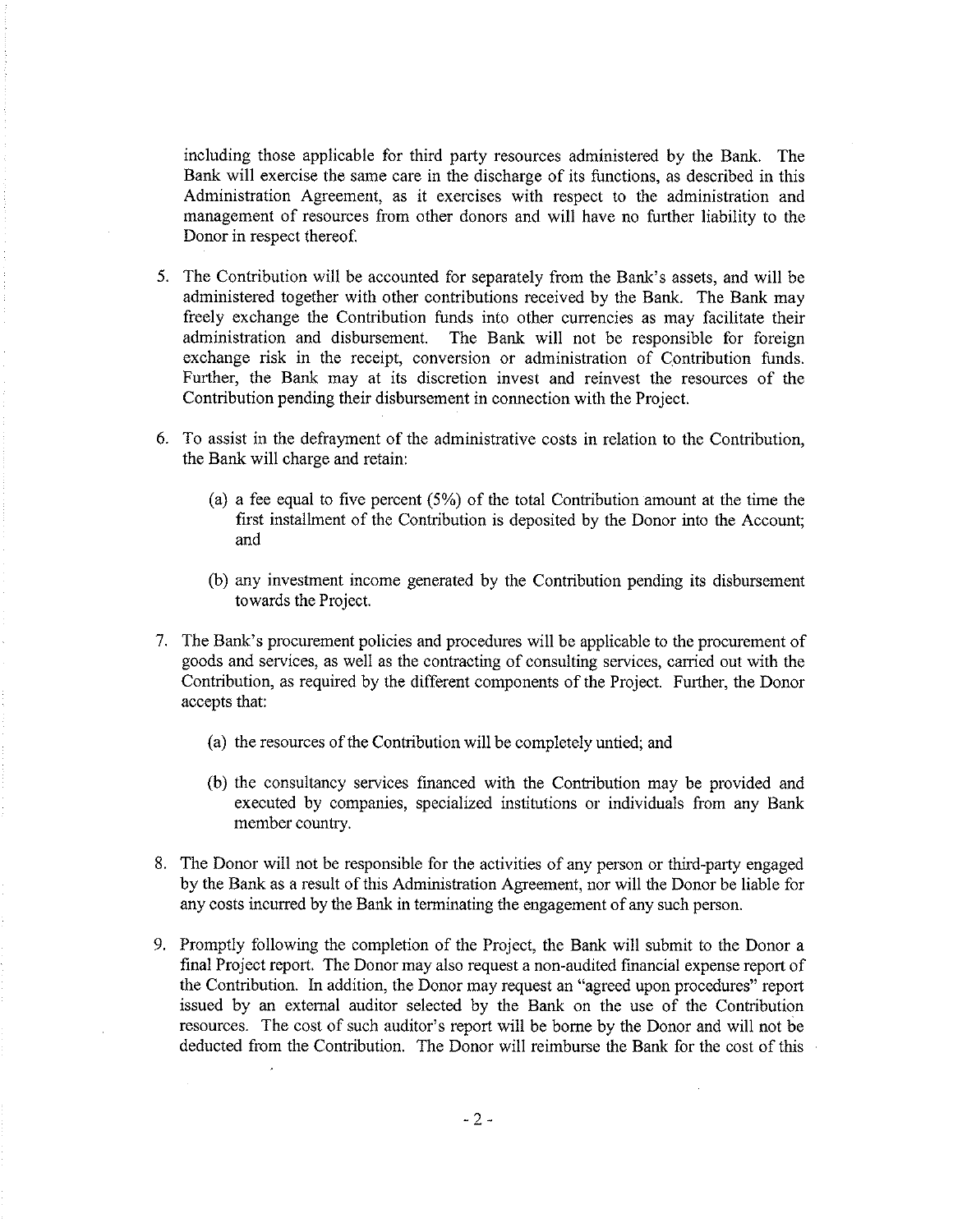report promptly after receiving a written request from the Bank. The Bank will not provide audited financial statements for the Account.

- 10. As soon as possible upon completion of the Project, the Bank will return to the Donor any remaining uncommitted Contribution funds, unless otherwise agreed to in writing by the Parties.
- II. The Donor acknowledges that the Bank's commitment to use the Contribution as contemplated herein will be subject to the Bank's formalization of all internal approvals necessary for the Project and/or the Project Document.
- 12. The offices responsible for coordination of all matters and receiving any notice or request in writing in connection with this Administration Agreement or the Project are as follow:
	- (a) For the Bank:
		- 1. All communications pertaining to donor relations and resource mobilization will be directed to:

Inter-American Development Bank 1300 New York Avenue, NW Washington, D.C. 20577 UNITED STATES OF AMERICA Attention: Manager, Office of Outreach and Partnerships (ORP) Tel.:  $+1$  (202) 623-1583 Fax:  $+1$  (202) 623-2543 E-mail: partnerships@iadb.org

ii. Day-to-day communications regarding the management of the Contribution and the implementation of this Administration Agreement will be directed to:

Inter-American Development Bank 1300 New York Avenue, NW Washington, D.C. 20577 UNITED STATES OF AMERICA Attention: Chief, Grants and Co-financing Management Unit Office of Outreach and Partnerships (ORP/GCM) Tel.:  $+1(202)$  623-2018 Fax:  $+1$  (202) 623-3171 E-mail:  $\text{orp-germ@iadb.org}$ 

(b) For the Donor:

MetLife Foundation 1095 Avenue of the Americas New York, NY 10036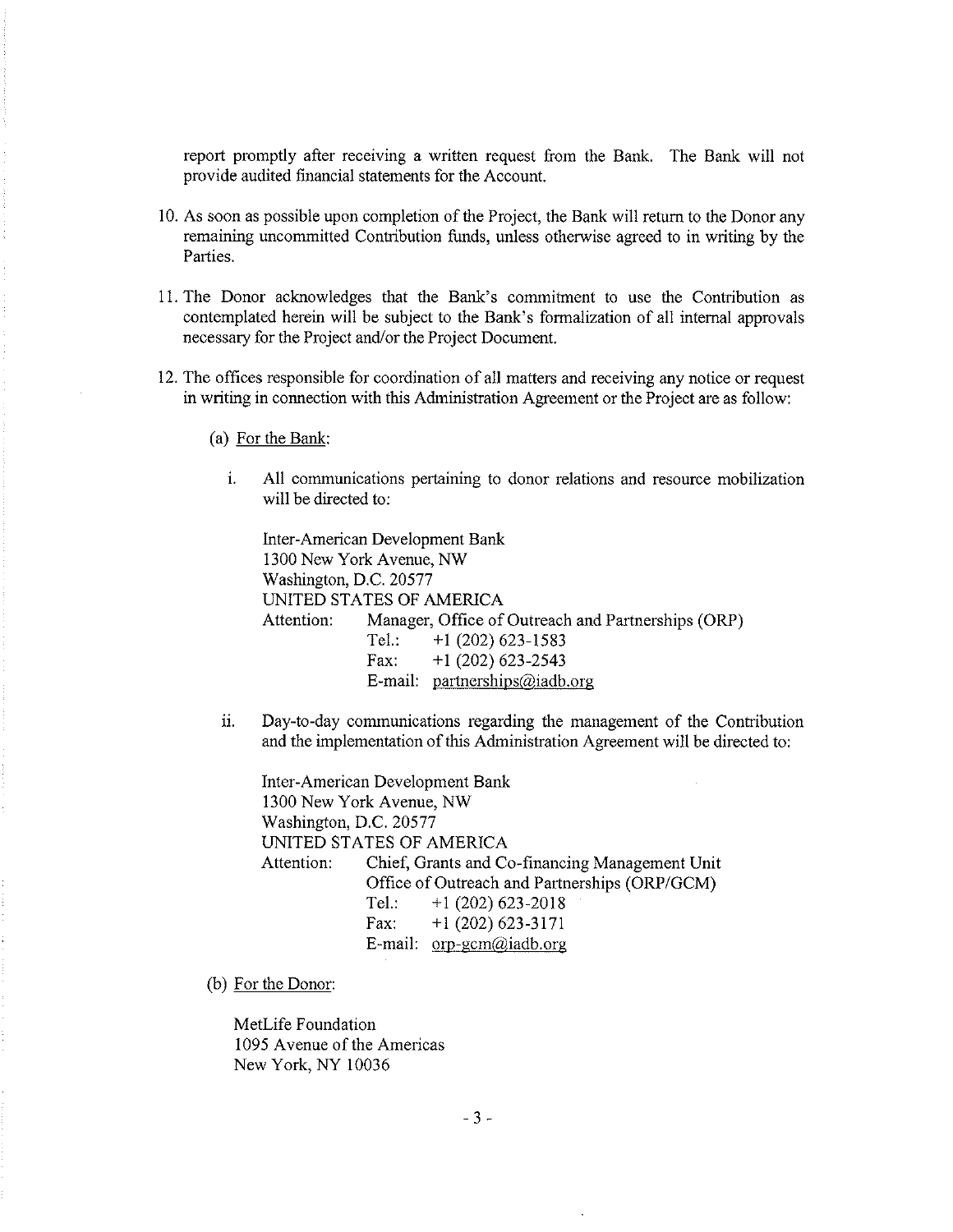# UNITED STATES OF AMERICA Attention: Ms. Evelyn Stark Assistant Vice President, Financial Inclusion Tel.:  $+1$  (212) 578-0949 E-mail: estark@metlife.com

- 13. This Administration Agreement will come into force on the date of its signature by each of the Parties. The Parties agree that, in the event the Bank, through its Office of the Multilateral Investment Fund (the "MIF"), is unable to select a regional co-executing agency or, failing that, national co-executing agencies to implement the Project components, the Donor will have the right to terminate this Administration Agreement. In the event of termination, such termination will not affect commitments already entered by the Bank with third parties in accordance with this Administration Agreement. The Bank may draw funds from the Contribution in order to honor such third-party commitments. Unless otherwise agreed to in writing, any outstanding uncommitted balance of the Contribution will be returned to the Donor, in accordance with section 10 above.
- 14. The Donor agrees to obtain the Bank's and the MIF's written consent before using the Bank's and/or MIF's names, logos or other symbols in any way or form in connection with this Administration Agreement or otherwise. Conversely, the Bank and the MIF agree to obtain the Donor's written consent before using the Donor's name, logo or other symbols in any way or form in connection with this Administration Agreement or otherwise.
- 15. The Parties may amend any provision of this Administration Agreement in writing.
- 16. Subject to their respective policies and procedures with respect to the disclosure of information, the Parties may make this Administration Agreement publicly available.
- 17. Nothing in this Administration Agreement may be construed as creating an agency relationship between the Parties.

*(The remainder of this page is intentionally lefl blank.)*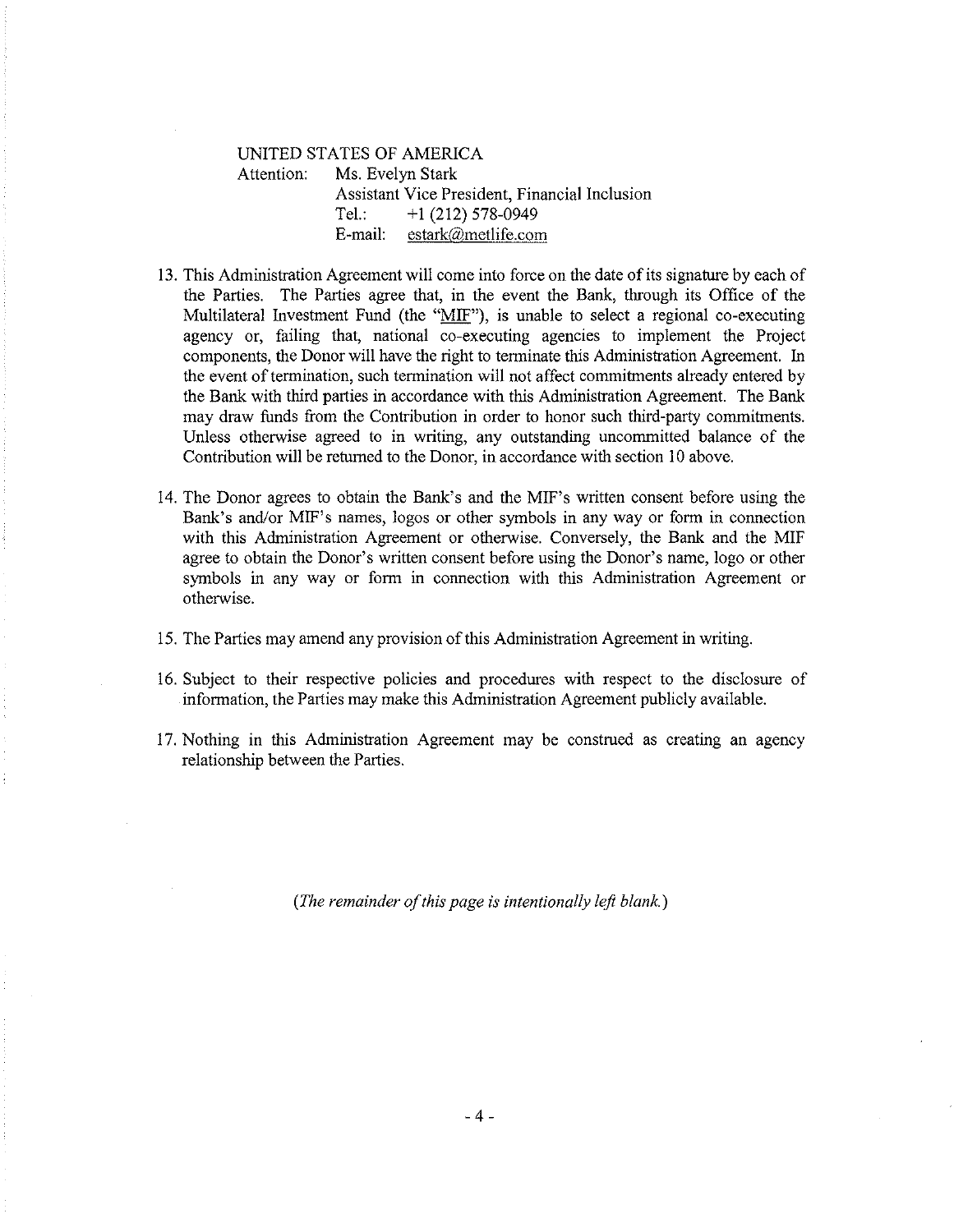18. The Parties will seek to settle amicably any disputes that may arise from or relate to this Administration Agreement.

IN WITNESS WHEREOF, the Inter-American Development Bank and MetLife Foundation, each acting through its duly authorized representative, have signed this Administration Agreement in the English language as of the dates indicated below.

## **INTER-AMERICAN** DEVELOPMENT BANK

Bernardo Guillamon Manager Office of Outreach and Partnerships

Date: DECEMBER 10, 2015

**METLIFE FOUNDATION** 

Dennis White President & CEO

Date:  $12/10/15$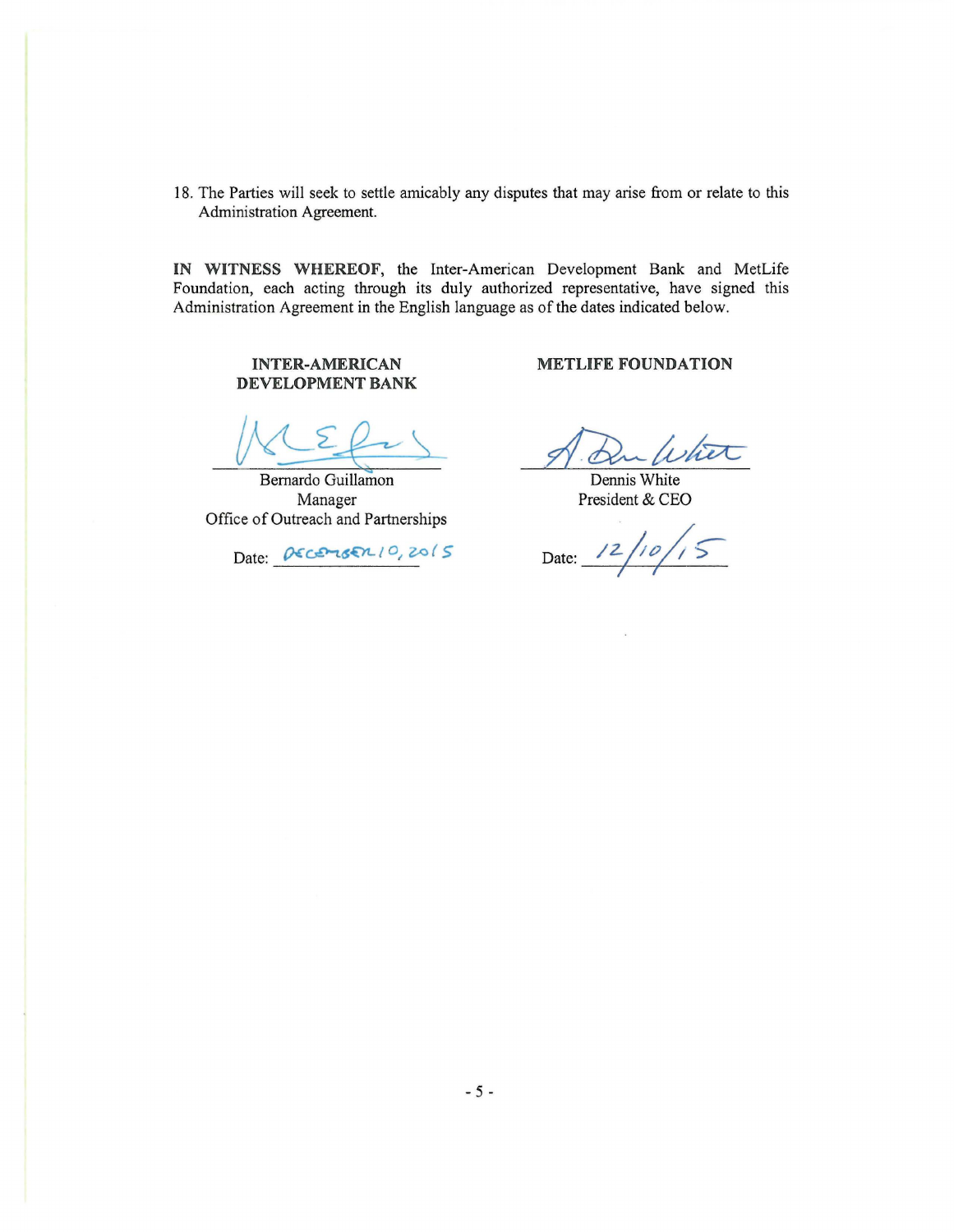## **TC** Document

#### **I. Basic Information**

- Country/Region:
- TCName:
- TCNumber:
- Associated Loan/Guarantee Name:
- Associated Loan/Guarantee Number:
- Team Leader/Members:
- Date ofTC Abstract authorization:
- Beneficiary
- Executing Agency and contact
- Donors providing funding:
- !DB Funding Requested
- Local counterpart funding, if any:
- Disbursement period:
- Required start date:
- Types of consultants :
- Prepared by Unit:
- Unit of Disbursement Responsibility:
- TC Included in Country Strategy:
- TC included in CPD:
- GCI-9 Sector Priority:

REGIONAL. PERU, MEXICO, CHILE, COLOMBIA. Inclusive Retirement Savings: From Access To Use In Chile, Colombia, Mexico, And Peru RG-X1247 Inclusive Retirement Savings: From Access To Use In

Chile, Colombia, Mexico, And Peru RG-M1277

Fennin Vivanco. Team Leader. Main MIF contacts in the Program Countries are: Carolina Carrasco (MIF/CCH), in Chile, Miguel Alberto Bucardo in Mexico, Carmen Mosquera (MIF/CPE), in Peru, Martha Lucia Munoz (MIF/CCO), in Colombia.

INTER-AMERICAN DEVELOPMENT BANK INTER-AMERICAN DEVELOPMENT BANK METLIFE FOUNDATION USD\$ 1,860,000

54 months December 2015

MIF/MIF MIF/MIF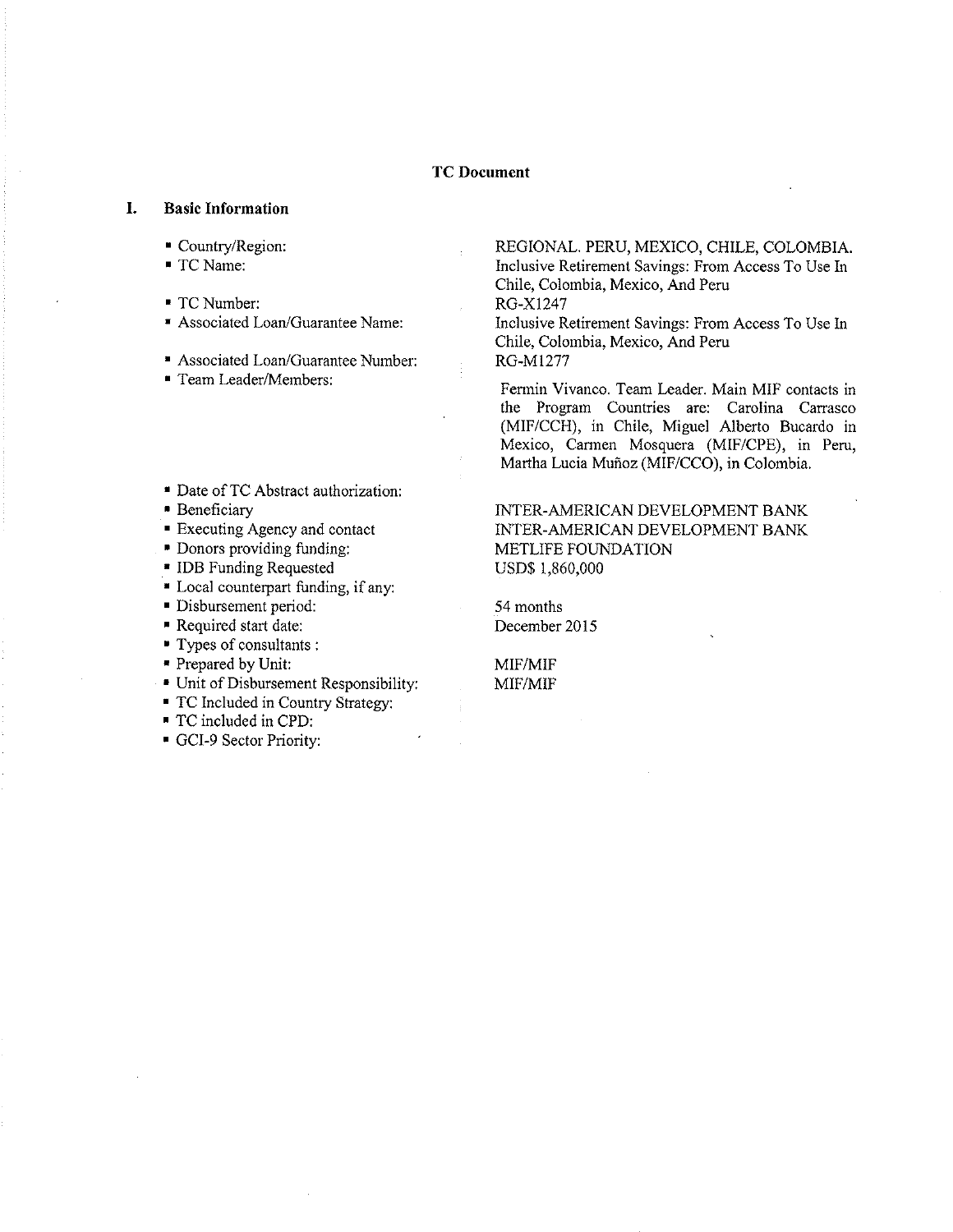#### **II. Description of the Project.**

1.1 The increased life expectancy of the population of Latin America and the Caribbean and retirement savings schemes' limited applicability<sup>1</sup> to the conditions of the low-income population, most of whom depend·on self-employment, has created a situation of financial vulnerability for the majority of those who will reach retirement age in upcoming years. An estimated 130 million people in the region are working without contributing to their pension<sup>2</sup> (6 out of every 10)<sup>3</sup> and will not have a contributory pension to cover their living costs.

#### **III. Objectives and Justification of the TC.**

- L2 The project's impact objective will be to increase the volume of retirement savings among lowincome self-employed workers in Latin America and the Caribbean. The project's outcome objective will be to increase the number of low-income self-employed workers who use retirement savings products.
- 1 .3 The intervention model will be based on transferring to retirement savings the lessons generated by the MIF in commitment savings, including the behavioral economics factors that lead to the adoption and use of savings products.<sup>4</sup> To do this, a cycle of three types of actions will be implemented in each of the four countries: ( 1) **workshops** with stakeholders that can promote retirement savings; (2) **studies** to gauge the obstacles existing in the four countries and find strategies to provide incentives for the self-employed to contribute to retirement savings; and (3) **solutions** to increase the use of retirement savings among those workers.

#### **IV. Description of activities/components and budget**

#### **Component I: Identification and promotion of retirement savings solutions.**

1.4 A regional co-executing agency, or agencies in each of the countries, to be selected, with support from the !DB and MIF and local stakeholders, will pursue the following intervention cycle: (!)workshops with stakeholders, led by the MIF and the !DB's Labor Markets and Social Security Unit Workshop participants will include private pension funds, financial entities focused on the self-employed and micro entrepreneurial population, pension supervisory agencies, government pension programs, and· organizations focused on financial inclusion and the retirement age population. These workshops will: (1) identify and/or map out initiatives to increase enrollment and contributions based on advances made in this area in the country and in the region, studies, and information on the needs and preferences of self-employed workers. If there are no initiatives in a country, a call for proposals can be issued to support at least one innovative, sustainable, and inclusive proposal to increase contributions from the non-wage-earning population;<sup>5</sup> and (2) work with public and private counterparts on formulation of the initiatives identified. If necessary, commercial and economic feasibility studies could be commissioned for the proposed initiatives, as well as focus groups to provide key inputs for their implementation (see Component II).

<sup>1</sup>**Retirement savings arc understood as savings for retirement captured by a pension fund or financial intennediary authorized to offer products of this type. It includes mandatory and voluntary contributions of employees and the** self~crnploycd.

**According to the International Labour Organization (fLO), 70% of the 130 million people with infonnal employment in the region are selfemployed or employed by companies with no more than ten workers.**   $\overline{\overline{3}}$ 

Mariano Bosch, Angel Melguizo, and Carmen Pagés: "Better Pensions, Better Jobs," IDB, 2013.

<sup>4</sup> http://www.microfinancegateway.org/cs/library/nota-3-claves-de-%C3%A9xito-del-ahorro-programado-los-mejores-ingredientes.<br>In Colombia and Mexico, there are already a number of ideas for possible projects to develop retirem

**and CONSAR, respectively.**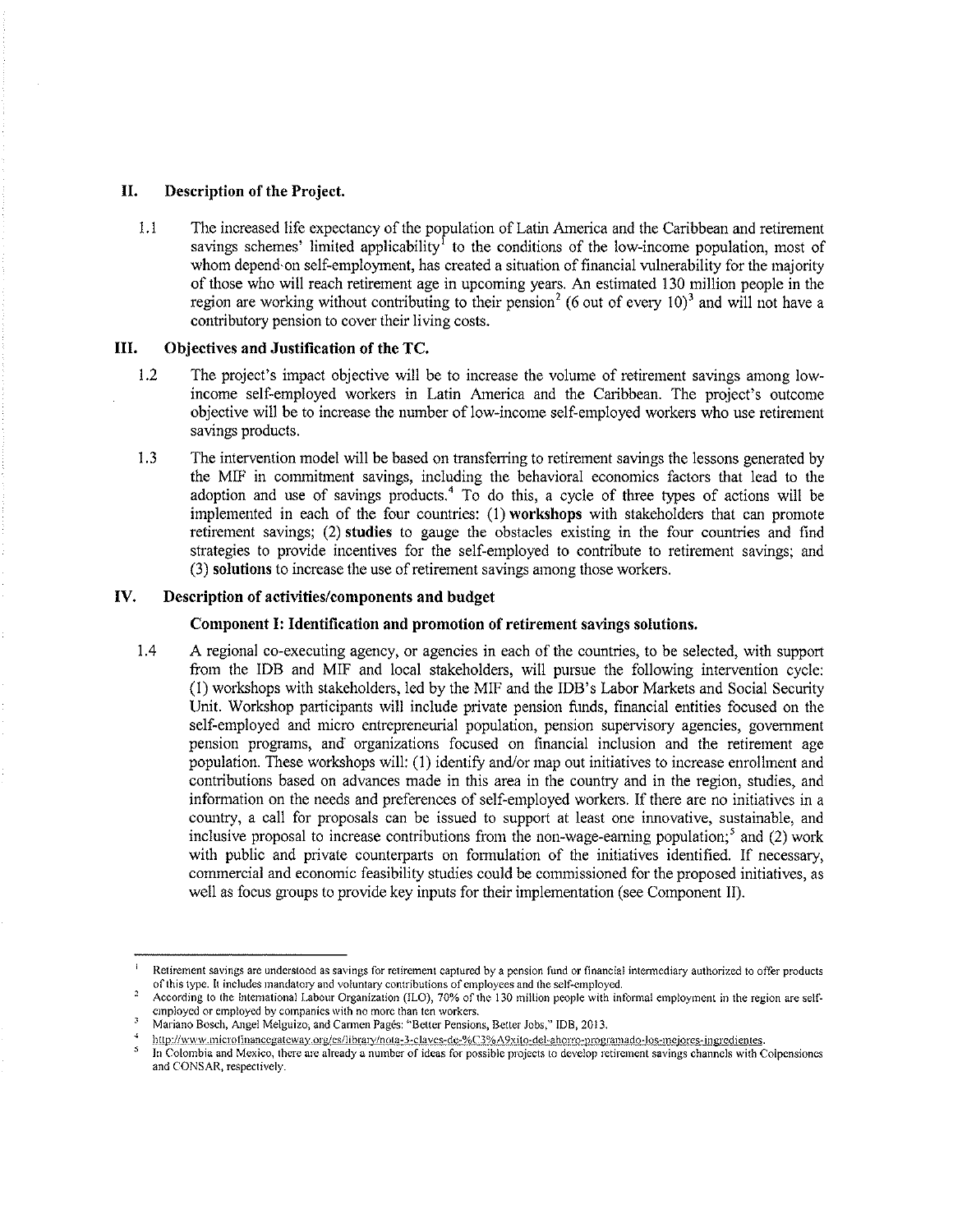1.5 The component activities are as follows: (i) workshops in each of the four countries; (ii) studies to identifY and gauge the obstacles to increased retirement savings; (iii) design and development of action plans to launch retirement savings interventions for each country, which may include adaptations to retirement savings products and collection channels, marketing strategies, reminder programs, and new client service and follow-up activities; and (iv) feasibility studies on proposed initiatives to address the limitations on savings.

#### **Component II: Implementation of inclusive retirement savings initiatives.**

- 1.6 In the project countries, between four and six initiatives will be implemented to expand inclusive retirement savings, which means extending such savings beyond wage-earning employees to cover low-income self-employed workers. The planned implementation timetable is as follows:
- 1.7 The series of initiatives or pilots will be in response to the barriers identified in the workshops and studies (Component I) and will be executed in coordination with the technical counterparts and pension funds operating in the four countries. 6 These interventions will seek to transfer some of the lessons learned from commitment savings<sup>7</sup> to retirement savings in the areas described below, **including lessons from "behavioral economics.** "<sup>8</sup>
- 1.8 The main component activities are: (i) implementing the savings initiatives identified for each of the four countries, including accounts with automatic debit; (ii) identifying and involving partners such as large chains of suppliers, stores, self-employed workers' trade associations, etc., to work together on campaigns to promote retirement savings; (iii) creating or adapting channels for collecting retirement savings that are tailored to the project's beneficiary population; and (iv) developing financial education and retirement savings campaigns directed to self-employed workers.

#### **Component III: Knowledge and dissemination.**

- 1.9 The objective of this component is to articulate, document, and disseminate the experience and knowledge generated by the project, so as to publicize the types of interventions that successfully lead to a significant increase in contributions to retirement savings by self-employed workers. These initiatives include innovations in products, services, and channels for retirement savings, and will take the form of: (i) a thematic study compiling the results of the studies done in Component I; (ii) a closing and sustainability workshop for each country, conducted in coordination with public and private retirement industry stakeholders in each country; (iii) four case studies containing infonnation and lessons learned from the implementation of the interventions in each country; (iv) exit surveys of the beneficiaries of the various interventions; and (v) a final evaluation in the form of a case study on the initiatives undertaken in the execution of the project, taking into account country case studies that highlight: retirement savings products (with automatic debit or loan payment deduction), promotional strategies, awareness and financial education campaigns with the greatest impact, alternative channels for collecting contributions, motivation strategies and reminders to increase contribution levels, etc. The project will make an effort to rigorously assess the impact of the different pilot techniques on levels of contribution to retirement savings. This may include evaluations with a control group and evaluations with administrative infonnation.
- 1.10 The component activities are as follows: (i) developing a thematic study on the results of Component I; (ii) conducting a closing and sustainability workshop for the four project countries; (iii) developing four case studies with the results of the interventions implemented in each country; and (iv) disseminating the knowledge products generated by the project among pension funds,

f. **Except for the first subproject in Colombia, which will be with Colpensiones.** 

<sup>7</sup>**Also known as contractual savings, planned savings, or advance savings. It consists of periodic savings of a set amount of money for a** 

For example, keeping the saver from second-guessing his or her own earlier decision to save, through products geared toward saving by **default, for example by deducting the savings from one's bank account.**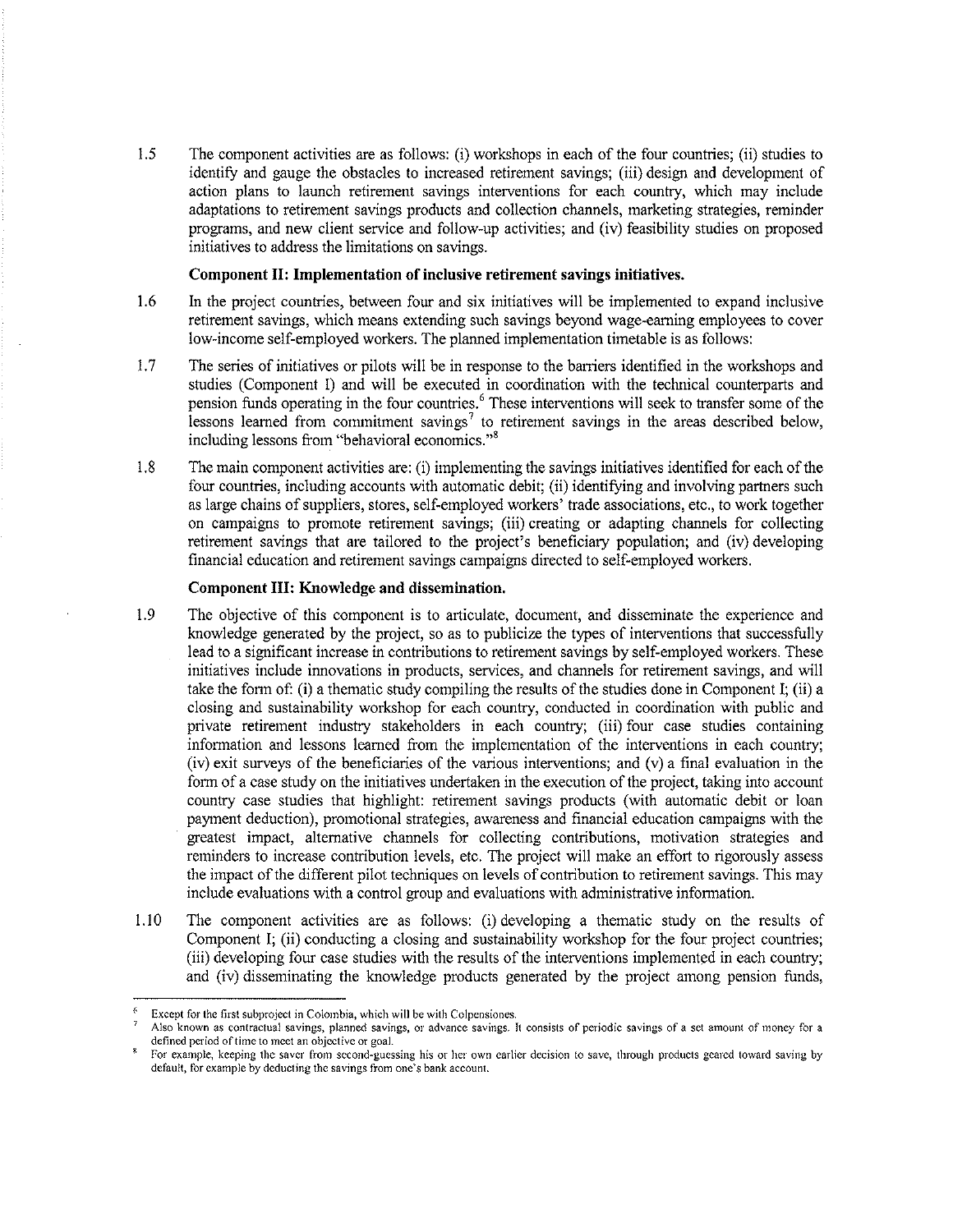financial intermediaries, and government agencies through the closing workshop, the media used by the project's technical partners, social networks, and the websites of the MIF and other actors working on retirement savings issues.

| <b>Componente and Activities</b>                                                            | <b>METLIFE</b><br><b>FOUNDATION</b> |
|---------------------------------------------------------------------------------------------|-------------------------------------|
| Component 1. Identification and<br>promotion of inclusive retirement savings<br>initiatives | 400,000                             |
| Component 2. Implementation of<br>retirement savings interventions                          | 1,136,400                           |
| Component 3. Knowledge and<br>dissemination                                                 |                                     |
| <b>Monitoring and evaluation</b>                                                            | 62,800                              |
| Midterm and final evaluation                                                                |                                     |
| Exit survey (beneficiaries)                                                                 | 62,800                              |
| Ex post audit/review                                                                        |                                     |
| Contingencies                                                                               |                                     |
| Project management and coordination                                                         | 105,000                             |
| <b>Sub Total</b>                                                                            | 1,767,000                           |
| Administrative fee (5%)                                                                     | 93,000                              |
|                                                                                             |                                     |
| <b>TOTAL</b>                                                                                | 1,860,000                           |

#### Budget Table.

1.11 Resources of this project to be received from Metlife Foundation will be provided to the Bank through a Project Specific Grant (PSG). A PSG is administered by the Bank according to the "Report on COFABS, Ad-Hocs and CLFGS and a Proposal to Unify Them as Project Specific Grants (PSGs)" (Document SC-114). As contemplated in these procedures, the commitment from METLIFE Foundation will be established through a separate administrative arrangement. Under such arrangement, the resources for this project will be administered by the Bank and will require an administrative fee of 5% of the contribution, which is duly identified in the budget of this project. The 5% administrative fee will be charged after the contribution has been received.

## V. Executing agency and execution structure.

1.12 Results-based disbursements and fiduciary arrangements. The executing agency will commit to the MIF's standard arrangements regarding results-based disbursements, procurement, and financial management. Project disbursements will be contingent upon the achievement of milestones, which will be agreed between the executing agency and the MIF along with their means of verification.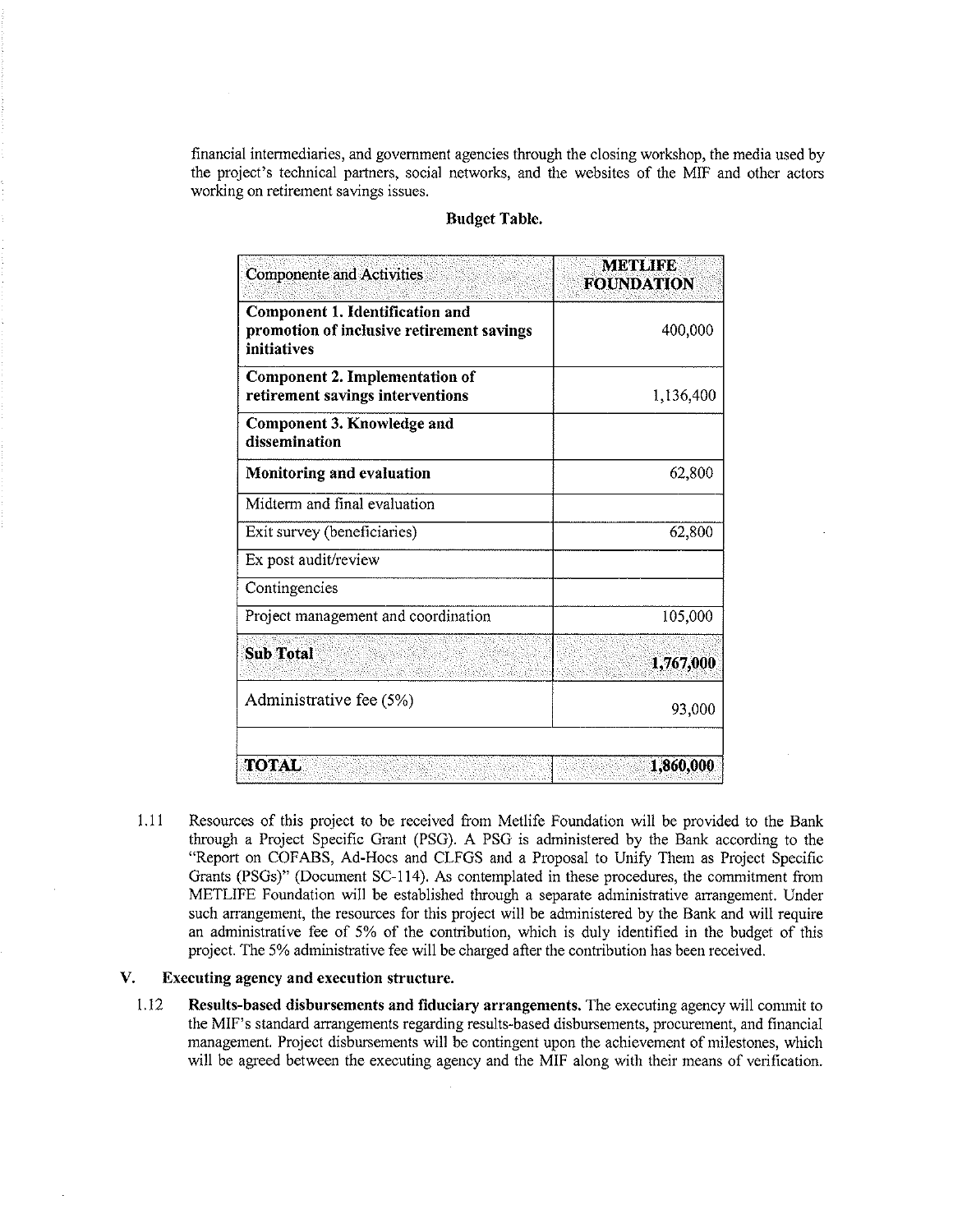Achievement of milestones does not exempt the executing agency from responsibility to comply with the logical framework indicators and meet the project objectives.

- 1.13 Under the performance- and Iisk-based project management method, project disbursement amounts will be determined according to the project's liquidity needs for a maximum period of six months. These needs will be agreed upon between the MIF and the executing agency and will reflect the activities and costs programmed in the six-monthly and annual planning exercises (AWP). The first disbursement will be contingent upon the achievement of milestone 0 (conditions precedent), and subsequent disbursements will be made provided that the following two conditions are met:  $(i)$  verification by the MIF that the milestones have been met; and  $(ii)$  the executing agency has justified 80% of the cumulative funds advanced as contribution.
- 1.14 The Foundation will pay the total grant amount specified in the Reporting & Payment Schedule below. The Foundation's Primary Contact must approve in writing any Budget cost category change of more than 10%.

### **Payments**

- **1.15** The Foundation will make payments according to the Reporting & Payment Schedule and, where specified, contingent on Your completion of the applicable target, milestone, or reporting deliverable. The Foundation may approve changes to the schedule from time to time, and will confirm any such changes in writing.
- 1.16 REPORTING The !DB will submit reports according to the Reporting & Payment Schedule using the Foundation's templates or forms, which the Foundation will make available to the !DB and which may be modified from time to time. For a progress or final report to be considered satisfactory, it must demonstrate meaningful progress against the targets or milestones for the full investment period. If meaningful progress has not been made, the report should explain why not and what adjustments the !DB are making to get back on track. Please notify the Foundation's Primary Contact the !DB need to add or modify any targets or milestones. The Foundation must approve any such changes in writing. !DB agree to submit other reports the Foundation may reasonably request.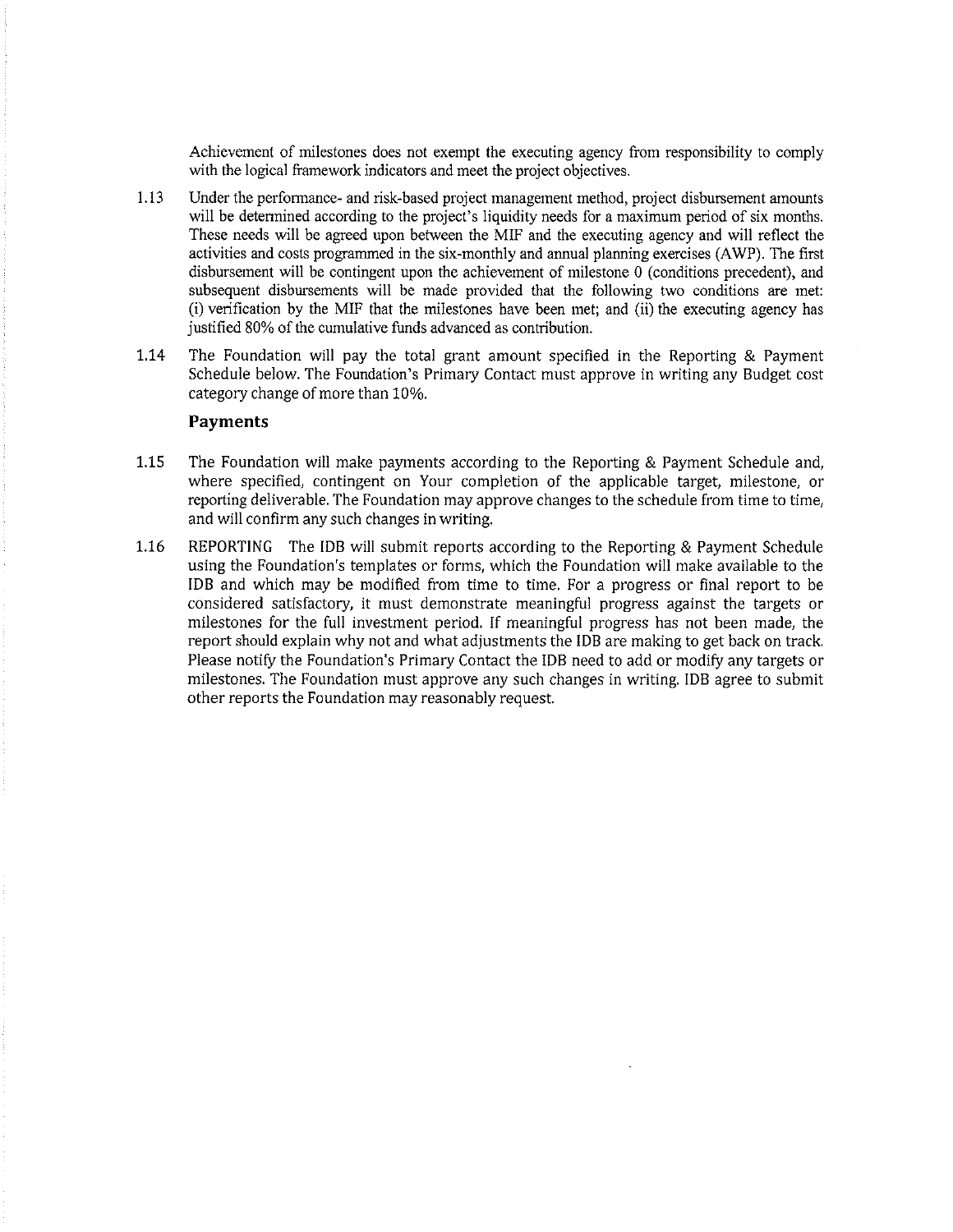#### Annex I Page 1 of6

|                                   | <b>REPORTING &amp; DISBURSMENTS SCHEDULE</b>                                                                                                                                                                                                                                                                                                                                                                                                            |                    |                      |                         |
|-----------------------------------|---------------------------------------------------------------------------------------------------------------------------------------------------------------------------------------------------------------------------------------------------------------------------------------------------------------------------------------------------------------------------------------------------------------------------------------------------------|--------------------|----------------------|-------------------------|
| <b>Investment Period (Date)</b>   | <b>Target, Milestone, or Reporting Deliverable</b>                                                                                                                                                                                                                                                                                                                                                                                                      | Due By             | <b>Payment Date</b>  | Payment Amount (U.S.\$) |
|                                   |                                                                                                                                                                                                                                                                                                                                                                                                                                                         |                    | Upon Signature, 2015 | \$925,000               |
| October 2015 - March 30, 2016     | -Quarterly updates (email/phone) with Primary Contact.<br>- Memorandum of Understanding with ideas42/their subcontractors, outlining<br>the coordination and communication approach in Mexico and Chile -including<br>how input from local MetLife teams is sought. (Due by December 31, 2015)<br>- 6-month report, providing overview of implementation activities and progress<br>against Results Framework.                                          | April 30,<br>2016  |                      |                         |
| October 2015-October 31, 2016     | Annual Progress Report - providing detailed description of implementation<br>activities and progress against Results Framework. Annual report will include<br>detailed budget review and narrative. In addition to the general terms of the<br>agreement, specific targets to be achieved by this time are: workshops and<br>studies in Mexico and Colombia (see proposal page 8-9).                                                                    | November<br>1,2016 |                      |                         |
| November 2016 - May 30, 2017      | -Quarterly updates (email/phone) with Primary Contact;<br>- 6-month report, providing overview of implementation activities and progress<br>against Results Framework.                                                                                                                                                                                                                                                                                  | June 30,<br>2017   |                      |                         |
| November 2016-October 30, 2017    | Annual Progress Report - providing detailed description of implementation<br>activities and progress against Results Framework. Annual report will include<br>detailed budget review and narrative. In addition to the general terms of the<br>agreement, specific targets to be achieved by this time are: workshops and<br>studies in Chile and Peru, (see proposal page 8-9); initiatives implemented in all<br>countries (see proposal pages 9-10). | November<br>1,2017 | November 1, 2017     | \$935,000               |
| November 2017 - May 30, 2018      | -Quarterly updates (email/phone) with Primary Contact.<br>- 6-month report, providing overview of implementation activities and progress<br>against Results Framework.                                                                                                                                                                                                                                                                                  | June 30,<br>2018   |                      |                         |
| November 2017 - October 30, 2018  | Annual Progress Report - providing detailed description of implementation<br>activities and progress against Results Framework. Annual report will include<br>detailed budget review and narrative.                                                                                                                                                                                                                                                     | November<br>1,2018 |                      |                         |
| November 2018 - May 30, 2019      | -Quarterly updates (email/phone) with Primary Contact.<br>- 6-month report, providing overview of implementation activities and progress<br>against Results Framework.                                                                                                                                                                                                                                                                                  | June 30,<br>2019   |                      |                         |
| November 2018 - October 30, 2019  | Annual Progress Report - providing detailed description of implementation<br>activities and progress against Results Framework. Annual report will include<br>detailed budget review and narrative. In addition to the general terms of the<br>agreement, specific targets to be achieved by this time in all countries are:<br>document results and share learning in all countries including final case studies<br>and workshops.                     | November<br>1,2019 |                      |                         |
| November 2019 ~<br>April 30, 2020 | Final Report, which will provide detailed description of the implementation<br>activities and progress against Results Framework. The report will provide a<br>complete list of all deliverables as well as an accounting of the funds expended<br>to achieve the Charitable Purpose of the program.                                                                                                                                                    | May 1.<br>2020     |                      |                         |
|                                   | <b>Total Grant Amount</b>                                                                                                                                                                                                                                                                                                                                                                                                                               |                    |                      | \$1,860,000             |
|                                   |                                                                                                                                                                                                                                                                                                                                                                                                                                                         |                    |                      |                         |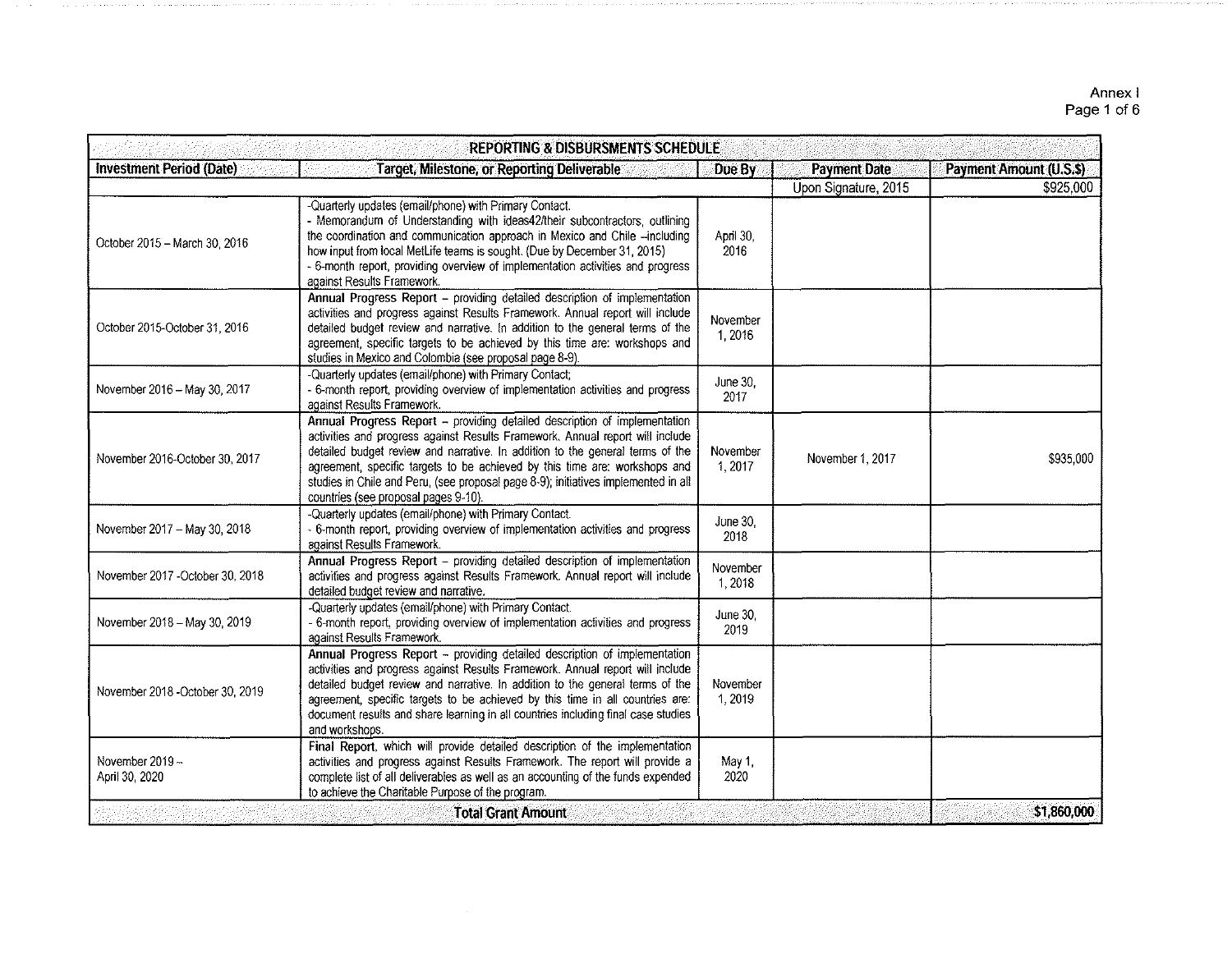Annex I Page 2 of 6

| <b>IMPACT</b>                   |                                                      |                                     |              |               |                                                                         |              | <b>RISKS</b>              |
|---------------------------------|------------------------------------------------------|-------------------------------------|--------------|---------------|-------------------------------------------------------------------------|--------------|---------------------------|
| Increase the volume of          | Indicator 1                                          | Month 0                             | Month        | Month         | Month                                                                   | Month 48     | A decline in the returns  |
| retirement savings <sup>9</sup> |                                                      | <b>Baseline</b>                     |              | (Cumulative)  | (Cumulative)                                                            | (Cumulative) | and economic viability of |
| among self-employed             | Average annual growth in formal savings              | To be                               |              |               |                                                                         | 5%           | pension funds in the      |
| workers <sup>10</sup> in Latin  | among clients.                                       | determined                          |              |               |                                                                         |              | project countries would   |
| America and the                 | Formula/Definition                                   |                                     |              |               |                                                                         |              | make retirement savings   |
| Caribbean                       | (CRF: 310300)                                        |                                     |              |               | Source: Administrative records of entities participating in the project |              | products less attractive. |
|                                 | <b>Indicator 2</b>                                   | Month 0                             | <b>Month</b> | Month         | <b>Month</b>                                                            | Month 48     |                           |
|                                 |                                                      | <b>Baseline</b>                     |              | (Cumulative)  | (Cumulative)                                                            | (Cumulative) |                           |
|                                 | Clients with annual growth in formal                 |                                     |              |               |                                                                         | 200,000      |                           |
|                                 | savings of 10% or more                               |                                     |              |               |                                                                         |              |                           |
|                                 |                                                      |                                     |              |               |                                                                         |              |                           |
|                                 | Formula/Definition                                   |                                     |              |               |                                                                         |              |                           |
|                                 | (CRF: 310301)                                        |                                     |              |               | Source: Administrative records of entities participating in the project |              |                           |
| <b>OUTCOME</b>                  |                                                      |                                     |              |               |                                                                         |              | <b>RISKS</b>              |
| Increase the number of          | Indicator 1                                          | Month 0                             | Month        | Month 12      | Month 24                                                                | Month 48     | That pension funds or     |
| low-income self-                |                                                      | <b>Baseline</b>                     |              | (Cumulative)  | (Cumulative)                                                            | (Cumulative) | government agencies       |
| employed workers <sup>11</sup>  | Low-income savers                                    |                                     |              | <i>50.000</i> | <i>150,000</i>                                                          | 400,000      | promoting and             |
| who use retirement              |                                                      |                                     |              |               |                                                                         |              | supervising retirement    |
| savings products                | Formula/Definition                                   |                                     |              |               |                                                                         |              | savings may reduce their  |
|                                 | (CRF: 210500)                                        |                                     |              |               | Source: Administrative records of entities participating in the project |              | emphasis on the           |
|                                 | Indicator 2                                          | Month 0                             | Month        | Month 12      | Month 24                                                                | Month 48     | inclusion of self-        |
|                                 |                                                      | <b>Baseline</b>                     |              | (Cumulative)  | (Cumulative)                                                            | (Cumulative) | employed workers, or      |
|                                 | Entities <sup>12</sup> offering inclusive retirement |                                     |              |               |                                                                         | 5            | establish rules of        |
|                                 | savings solutions supported by the project           |                                     |              |               |                                                                         |              | enrollment that make it   |
|                                 | Formula/Definition                                   |                                     |              |               |                                                                         |              | difficult.                |
|                                 | Number of pension funds and other                    | Source: Project six-monthly reports |              |               |                                                                         |              |                           |
|                                 | intermediaries that offer new products,              |                                     |              |               |                                                                         |              |                           |
|                                 | marketing strategies, payment reminders,             |                                     |              |               |                                                                         |              | Limited demand for the    |
|                                 | client service activities, etc. with support         |                                     |              |               |                                                                         |              | retirement savings        |

**RESULTS MATRIX** INCLUSIVE RETIREMENT SAVINGS: FROM ACCESS TO USE IN CHILE, COLOMBIA, MEXICO, AND PERU

 $12$ 

<sup>&</sup>lt;sup>9</sup> Primarily voluntary retirement savings.<br><sup>10</sup> This includes small business owners or the self-employed who operate on a fee-for-service basis and are not wage-earning employees.<br><sup>11</sup> Includes those who meet at least one minimum wage.<br>Includes pension funds and Colpensiones in the case of Colombia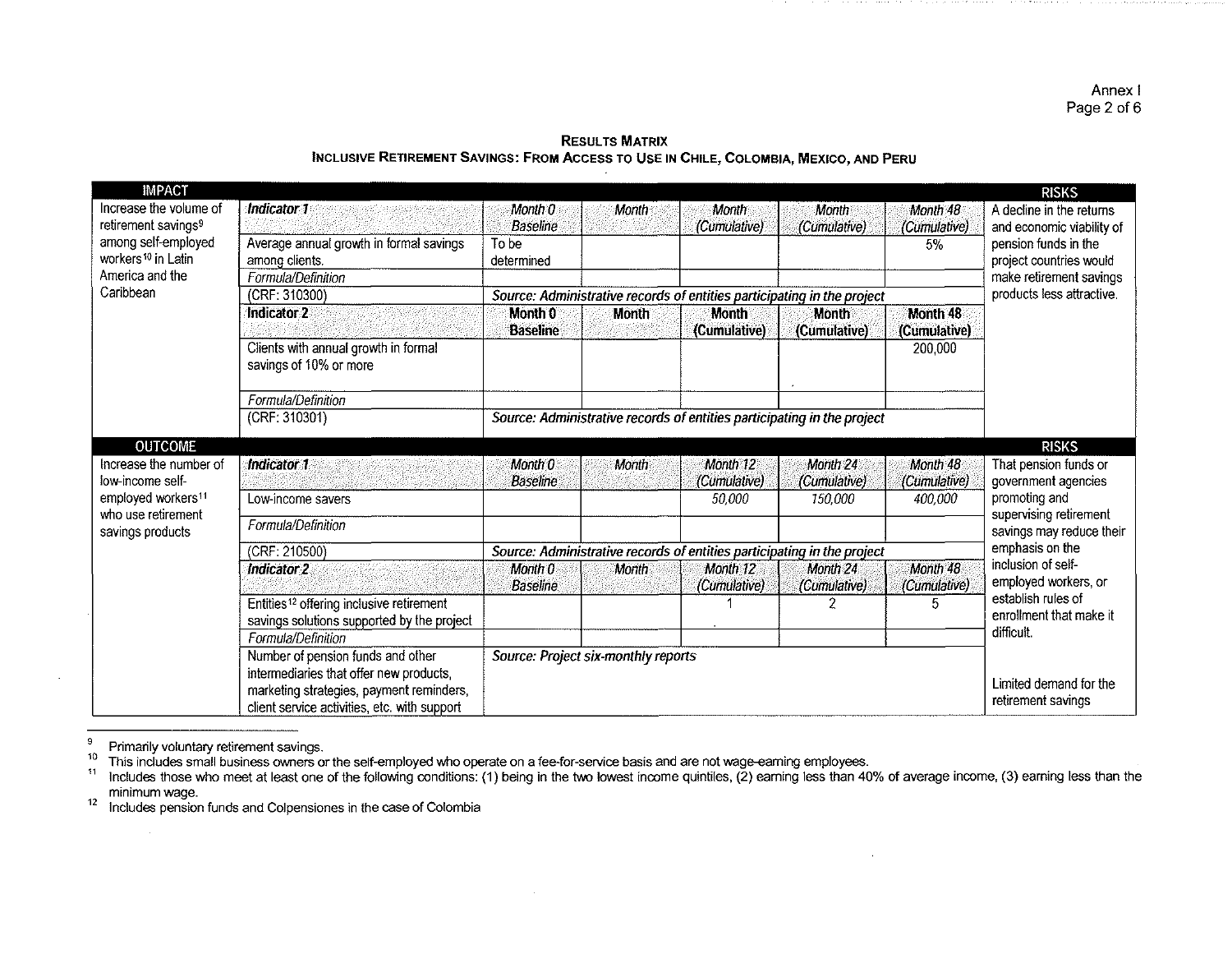## Annex I Page 3 of 6

 $\sim$ 

| from the MIF                                                                                                                                                    |                                       |                                                   |                                     |                          |                          | products offered in each<br>of the countries. |
|-----------------------------------------------------------------------------------------------------------------------------------------------------------------|---------------------------------------|---------------------------------------------------|-------------------------------------|--------------------------|--------------------------|-----------------------------------------------|
| Indicator 3                                                                                                                                                     | Month 0<br><b>Baseline</b>            | Month                                             | Month 12<br>(Cumulative)            | Month 12<br>(Cumulative) | Month 48<br>(Cumulative) |                                               |
| Associations of pension funds with<br>retirement savings promotional activities<br>targeting self-employed workers                                              |                                       |                                                   | 2                                   |                          |                          |                                               |
| Formula/Definition                                                                                                                                              |                                       |                                                   |                                     |                          |                          |                                               |
|                                                                                                                                                                 |                                       | Source: Websites of pension fund associations     |                                     |                          |                          |                                               |
| Indicator 4                                                                                                                                                     | Month 0<br><b>Baseline</b>            | <b>Month</b>                                      | Month 12<br>(Cumulative)            | Month 24<br>(Cumulative) | Month 48<br>(Cumulative) |                                               |
| Retirement savings models developed and<br>implemented                                                                                                          |                                       |                                                   |                                     |                          | 6.                       |                                               |
| Formula/Definition                                                                                                                                              |                                       |                                                   |                                     |                          |                          |                                               |
|                                                                                                                                                                 |                                       | Source: Project six-monthly reports               |                                     |                          |                          |                                               |
| Indicator 5                                                                                                                                                     | Month <sub>0</sub><br><b>Baseline</b> | Month                                             | Month 12<br>(Cumulative)            | Month 24<br>(Cumulative) | Month 48<br>(Cumulative) |                                               |
| New enrollments in pension systems or<br>retirement savings                                                                                                     |                                       |                                                   |                                     | 50,000                   | 100,000                  |                                               |
| Formula/Definition                                                                                                                                              |                                       |                                                   |                                     |                          |                          |                                               |
| Primarily applicable to Colombia and Peru                                                                                                                       |                                       | Source: Project Status Reports, Internal Reports. |                                     |                          |                          |                                               |
| <b>Indicator 6</b>                                                                                                                                              | Month 0<br><b>Baseline</b>            | Month                                             | Month <sub>12</sub><br>(Cumulative) | Month 24<br>(Cumulative) | Month 48<br>(Cumulative) |                                               |
| Active retirement savings accounts                                                                                                                              |                                       |                                                   | 50,000                              | 150,000                  | 400,000                  |                                               |
| Formula/Definition                                                                                                                                              |                                       |                                                   |                                     |                          |                          |                                               |
| Those who make at least one contribution<br>per year that reaches a minimum value to<br>be determined in each country (e.g., as a<br>% of minimum monthly wage) |                                       | Source: Project Status Reports, Internal Reports. |                                     |                          |                          |                                               |

 $\sim 10^6$ 

**Contract Contract Contract**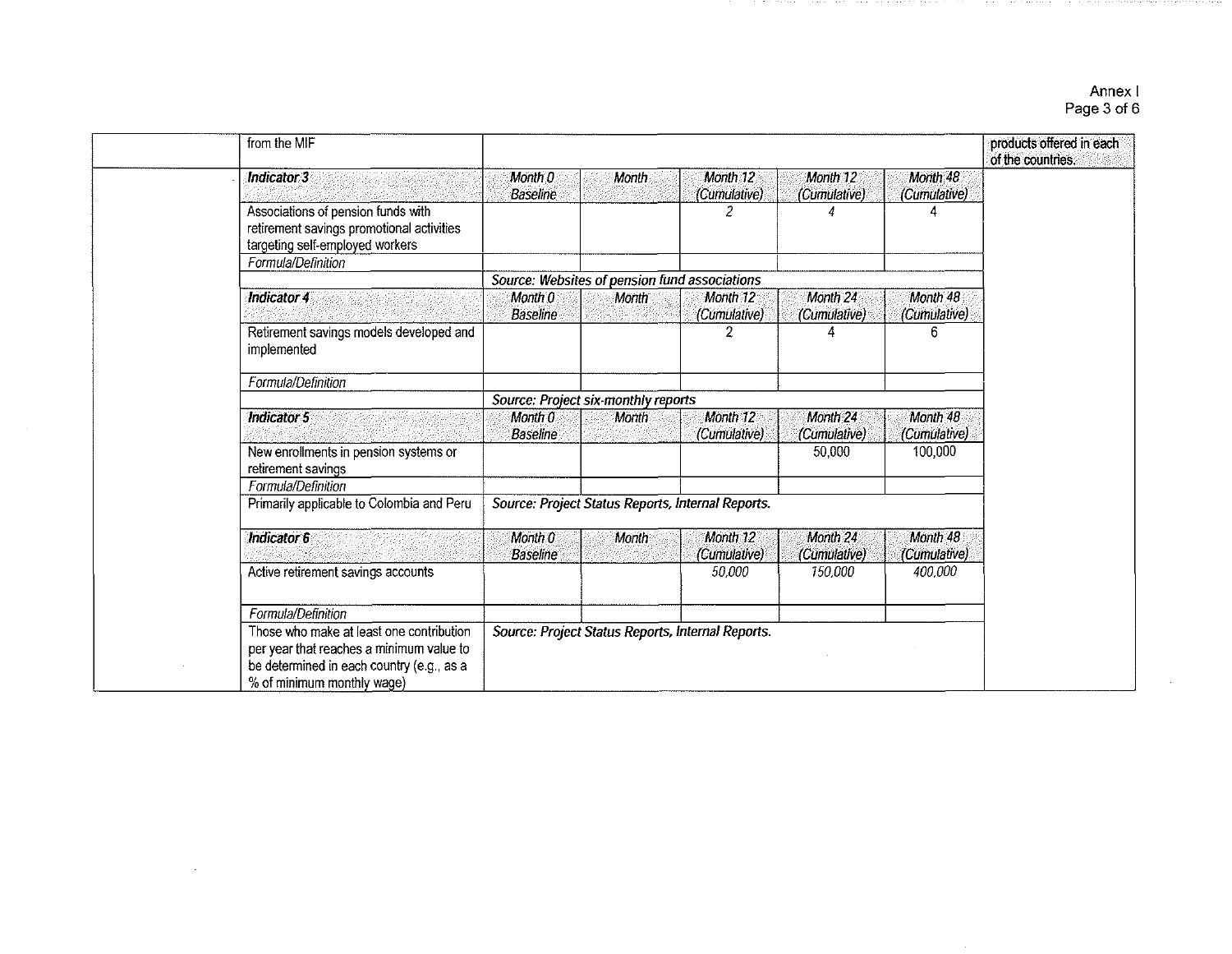#### Annex I Page 4 of 6

| Component I                               |                                                                                                                                         |                                                   |                |                                                               |                          |                          | <b>RISKS</b> |
|-------------------------------------------|-----------------------------------------------------------------------------------------------------------------------------------------|---------------------------------------------------|----------------|---------------------------------------------------------------|--------------------------|--------------------------|--------------|
| Identification and                        | <b>Indicator 1</b>                                                                                                                      | Month 0                                           | Month 6        | Month 12                                                      | Month 24                 | Month 48                 |              |
| promotion of retirement                   |                                                                                                                                         | <b>Baseline</b>                                   |                | (Cumulative)                                                  | (Cumulative)             | (Cumulative)             |              |
| savings solutions                         | Workshops held in the four countries<br>(Component I)                                                                                   |                                                   | $\overline{c}$ |                                                               | ĥ                        | 8                        |              |
|                                           | Formula/Definition                                                                                                                      |                                                   |                |                                                               |                          |                          |              |
|                                           | Number of awareness and identification of<br>initiatives workshops                                                                      | Source: Project Status Reports, Internal Reports. |                |                                                               |                          |                          |              |
|                                           | Indicator 2                                                                                                                             | Month 0<br><b>Baseline</b>                        | Month 6        | Month 12<br>(Cumulative)                                      | Month 24<br>(Cumulative) | Month 12<br>(Cumulative) |              |
|                                           | Strategies to increase retirement savings<br>designed                                                                                   |                                                   | 4              | $\overline{10}$                                               | 16                       | 16                       |              |
|                                           | Formula/Definition                                                                                                                      |                                                   |                |                                                               |                          |                          |              |
|                                           | Adjustments to retirement products,<br>marketing strategies, payment reminders,<br>new client service and follow-up activities,<br>etc. |                                                   |                | Source: Monitoring reports of project's national coordinators |                          |                          |              |
|                                           | <b>Indicator 3</b>                                                                                                                      | Month 0<br><b>Baseline</b>                        | Month 6        | Month 12<br>(Cumulative)                                      | Month 18<br>(Cumulative) | Month 18<br>(Cumulative) |              |
|                                           | Studies on barriers to voluntary retirement<br>savings identified in workshops.                                                         |                                                   |                | 2                                                             | 5                        | 5                        |              |
|                                           | Formula/Definition                                                                                                                      |                                                   |                |                                                               |                          |                          |              |
|                                           | Prepared on the basis of workshops,<br>surveys, and studies available in the<br>countries.                                              | Source: Documents with studies                    |                |                                                               |                          |                          |              |
|                                           | Indicator 4                                                                                                                             | Month 0<br><b>Baseline</b>                        | Month 6        | Month 12<br>(Cumulative)                                      | Month 30<br>(Cumulative) | Month 12<br>(Cumulative) |              |
|                                           | AFPs that have participated in the<br>workshops                                                                                         |                                                   | 6              | 6                                                             |                          | 12                       |              |
|                                           |                                                                                                                                         | Source: Attendance lists                          |                |                                                               |                          |                          |              |
| Component II                              |                                                                                                                                         |                                                   |                |                                                               |                          |                          | <b>RISKS</b> |
| Implementation of<br>inclusive retirement | Indicator 1                                                                                                                             | Month 0<br><b>Baseline</b>                        | Month 6        | Month 12<br>(Cumulative)                                      | Month 24<br>(Cumulative) | Month 48<br>(Cumulative) |              |
| savings solutions                         | Retirement savings solutions being<br>implemented in the four countries                                                                 |                                                   |                | 2                                                             |                          | 6                        |              |
|                                           | Formula/Definition                                                                                                                      |                                                   |                |                                                               |                          |                          |              |
|                                           | New retirement products, marketing<br>strategies, payment reminders, new client<br>service and follow-up activities, etc.               | Source: Project Status Reports, Internal Reports. |                |                                                               |                          |                          |              |
|                                           | Indicator 2                                                                                                                             | Month 0                                           | Month 6        | Month 12                                                      | Month <sub>24</sub>      | Month 48                 |              |

 $\sim$ 

 $\sim$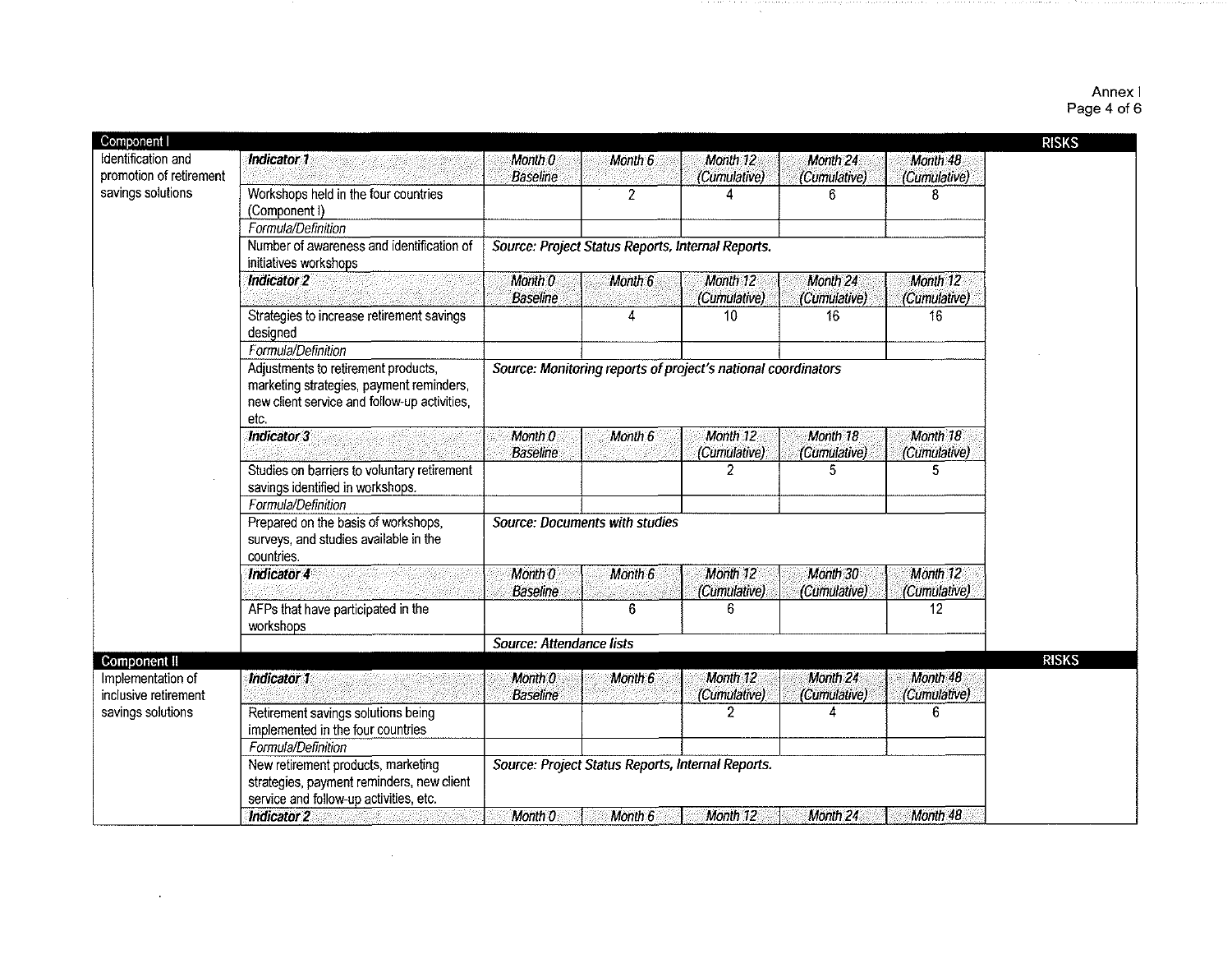# Annex I<br>Page 5 of 6

|               |                                             | <b>Baseline</b> |                                             | (Cumulative)                                                                | (Cumulative)                   | (Cumulative)                   |              |
|---------------|---------------------------------------------|-----------------|---------------------------------------------|-----------------------------------------------------------------------------|--------------------------------|--------------------------------|--------------|
|               | Partners for the implementation of          |                 |                                             |                                                                             |                                | 8                              |              |
|               | campaigns promoting retirement savings,     |                 |                                             |                                                                             |                                |                                |              |
|               | including financial education               |                 |                                             |                                                                             |                                |                                |              |
|               | Formula/Definition                          |                 |                                             |                                                                             |                                |                                |              |
|               | Includes large chains of suppliers, stores, |                 |                                             | Source: Materials with content of promotional campaigns, photos, and videos |                                |                                |              |
|               | trade associations of self-employed         |                 |                                             |                                                                             |                                |                                |              |
|               | workers, etc.                               |                 |                                             |                                                                             |                                |                                |              |
|               |                                             |                 |                                             |                                                                             |                                |                                |              |
|               | Indicator 3                                 | Month 0         | Month 6                                     | Month 12                                                                    | Month 24                       | Month 48                       |              |
|               |                                             | <b>Baseline</b> |                                             | (Cumulative)                                                                | (Cumulative)                   | (Cumulative)                   |              |
|               | Solutions that include retirement savings   |                 |                                             |                                                                             | 2                              | $\overline{2}$                 |              |
|               | accounts with automatic debit               |                 |                                             |                                                                             |                                |                                |              |
|               | Formula/Definition                          |                 |                                             |                                                                             |                                |                                |              |
|               |                                             |                 |                                             | Source: Project Status Reports, Internal Reports.                           |                                |                                |              |
|               |                                             |                 |                                             |                                                                             |                                |                                |              |
|               | <b>Indicator 4</b>                          | Month 0         | Month 6                                     | Month 12                                                                    | Month 24                       | Month 48                       |              |
|               |                                             | Baseline        |                                             | (Cumulative)                                                                | (Cumulative)<br>$\overline{2}$ | (Cumulative)<br>$\overline{2}$ |              |
|               | New channels available for receiving        |                 |                                             |                                                                             |                                |                                |              |
|               | retirement savings                          |                 |                                             | <b>Source: Records of operating collection channels</b>                     |                                |                                |              |
|               | Indicator 5                                 | Month 0         | Month 6                                     | Month 12                                                                    | Month 18                       | Month 24                       |              |
|               |                                             | <b>Baseline</b> |                                             | (Cumulative)                                                                | (Cumulative)                   | (Cumulative)                   |              |
|               | Financial education and retirement          |                 |                                             |                                                                             | 2                              | Δ                              |              |
|               | savings campaigns targeting the self-       |                 |                                             |                                                                             |                                |                                |              |
|               | employed                                    |                 |                                             |                                                                             |                                |                                |              |
|               |                                             |                 |                                             | Source: Materials with content of promotional campaigns, photos, and        |                                |                                |              |
|               |                                             | videos          |                                             |                                                                             |                                |                                |              |
| Component III |                                             |                 |                                             |                                                                             |                                |                                | <b>RISKS</b> |
| Knowledge and | Indicator 1                                 | Month 0         | Month 6                                     | Month 12                                                                    | Month 24                       | Month 48                       |              |
| dissemination |                                             | <b>Baseline</b> |                                             | (Cumulative)                                                                | (Cumulative)                   | (Cumulative)                   |              |
|               | Thematic study with results from            |                 |                                             | -1                                                                          |                                | 1                              |              |
|               | Component I                                 |                 |                                             |                                                                             |                                |                                |              |
|               | Formula/Definition                          |                 |                                             |                                                                             |                                |                                |              |
|               |                                             |                 | <b>Source: Document with thematic study</b> |                                                                             |                                |                                |              |
|               | <b>Indicator 2</b>                          | Month 0         | Month 6                                     | Month 12                                                                    | Month 48                       | Month 48                       |              |
|               |                                             | <b>Baseline</b> |                                             | (Cumulative)                                                                | (Cumulative)                   | (Cumulative)                   |              |
|               | Closing workshop for the four               |                 |                                             |                                                                             | 4                              | 4                              |              |
|               | countries                                   |                 |                                             |                                                                             |                                |                                |              |
|               | In coordination with public and private     |                 |                                             | Source: Attendance record, photos, and report with workshop proceedings     |                                |                                |              |
|               | actors in the retirement industry in the    |                 |                                             |                                                                             |                                |                                |              |
|               | four countries                              |                 |                                             |                                                                             |                                |                                |              |
|               | <b>Indicator 3</b>                          | Month 0         | Month 6                                     | Month 12                                                                    | Month 24                       | Month 48                       |              |
|               |                                             | <b>Baseline</b> |                                             | (Cumulative)                                                                | (Cumulative)                   | (Cumulative)                   |              |